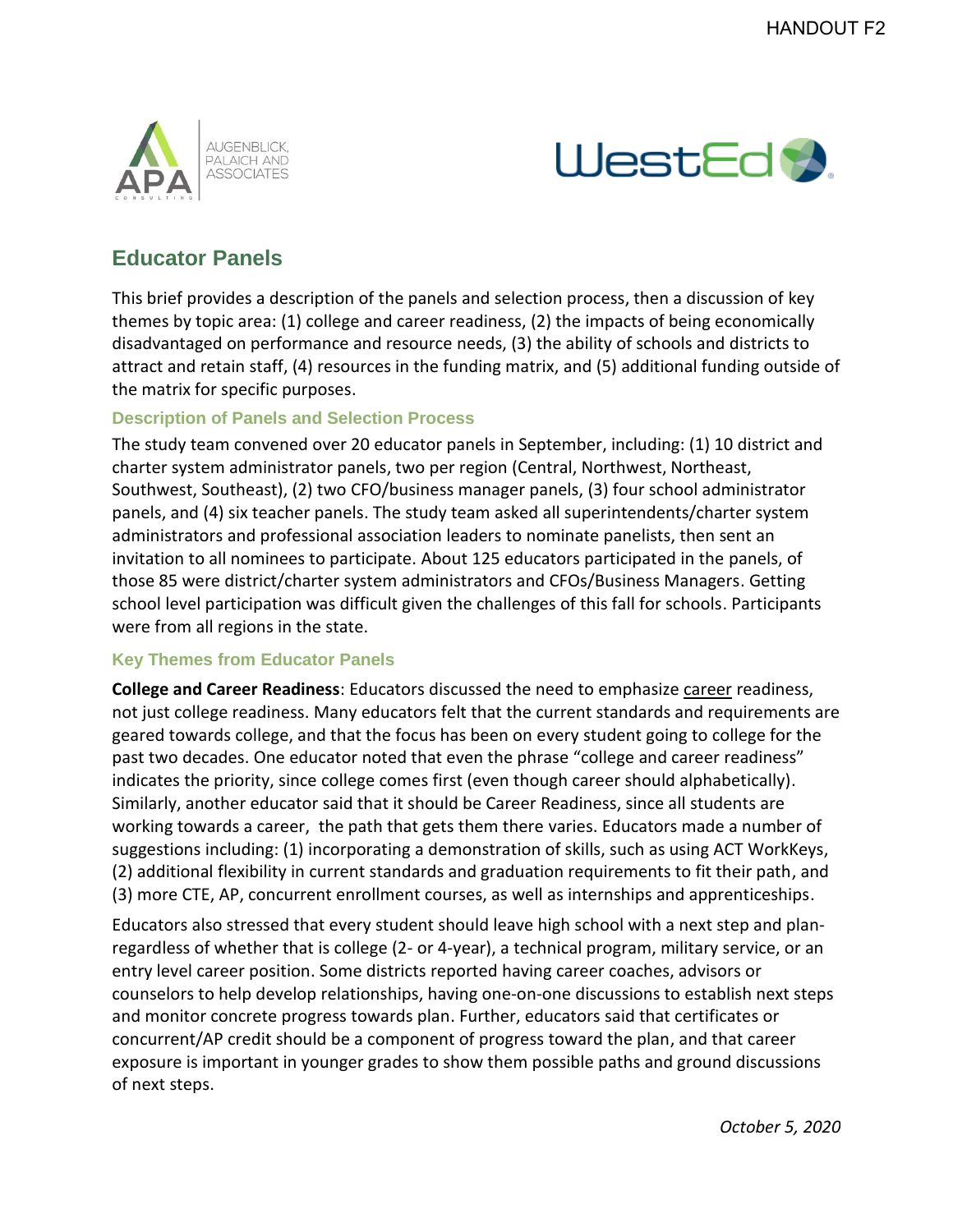When asked about components of a definition of college and career readiness, educators felt that requirements for academic content knowledge was well addressed, but that a strong focus on behaviors, capabilities and skills is also needed. This includes: showing up on time, time management, communication, critical thinking, perseverance to complete a task when things get hard, problem solving, self-advocacy, financial literacy, and reading and writing in a professional or technical setting (including resume writing). Some districts have worked with industries to identify necessary skills and have created "profiles of a graduate" which demonstrates what their students are able to do/know after graduation.

**Staff Attraction and Retention:** Educators reported that salaries were the key attraction and retention issue in many districts, and that large salary disparities exist across the state, particularly in small and rural districts. Educators added that districts often compete with districts in bordering states for teachers, so the salaries must be competitive not just within the state. There was also discussion of the minimum salary increase, districts who received the state funding had concerns about sustainability of increases over time and those who did not are no longer as competitive compared to other districts that received the funding. Other attraction and retention issues included: access to amenities, jobs for spouses, housing availability and teacher burnout/workload.

When asked about hard to fill positions, educators reported: special education teachers, CTE teachers, Secondary math and science teachers, bus drivers and custodians and nurses. Reasons included competitiveness of salaries, the number of teachers going into specialty fields, and the burden of licensure requirements. Educators offered suggested solutions to resolve teacher shortage in hard to fill position areas including: (1) "grow your own" efforts as teachers from the community are more likely to stay, (2) support for existing teachers or paraprofessionals to pursue additional education and licensure, (3) revisiting licensure requirements, such as the reciprocity of teaching licenses from other states, and (4) considering loan forgiveness programs to encourage more students, particularly minority students, to go into teaching and into specialized and hard to staff areas.

**Addressing the Needs of Economically Disadvantaged Students:** Educators discussed how schools have to meet students' physical and emotional needs before they can meet their educational needs and as such schools focus on developing positive relationships and providing necessities like clothing and food, as well as physical and mental health services. Academic needs can then be addressed through strong Tier 1 instruction, with additional RTI support for Tier 2 and Tier 3 students, including small group instruction, pull out interventions, and tutoring after school in some districts. Educators suggested providing universal preschool to help close readiness gaps and focusing on career exploration and career readiness to break the poverty cycle by getting students excited about their future through broadening their horizons.

**Resources in the Funding Matrix**: Educators stressed that the matrix is a revenue model and not an expenditure model, and expressed concern when districts are expected to resource schools exactly as provided in the matrix. Further, unfunded mandates are an issue that take general education funding from the funding matrix away from intended purposes, such as to fulfill dyslexia requirements, and that there is an unfunded mandate law in Arkansas that's not being met.